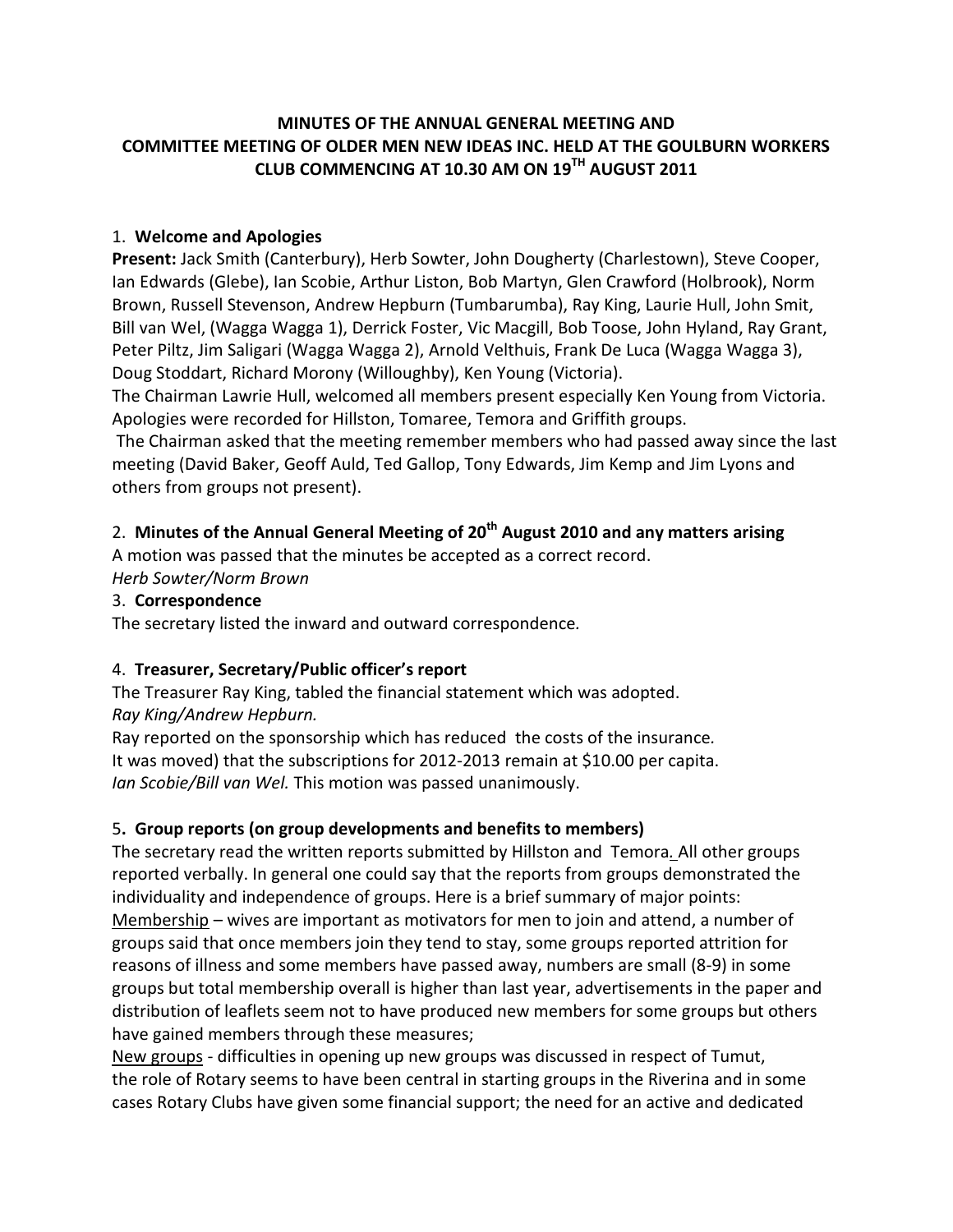individual to spearhead a new group seemed to be the salient factor in establishing new groups;

Mens Shed – members of some groups also belong to Mens Shed, one OM:NI group has given financial support to the local Mens Shed, rapid development of the Mens Shed movement remarked on by several group reporters;

Meeting structure - some groups have singing, some calisthenics, some emphasizing the importance of the coffee break for socialization, some members not seeking any action other than the fortnightly meeting itself, informality seems important in meetings, some groups have educational sessions with speakers on health or legal topics and driving instruction, other groups run their meetings without outside contributions;

Accommodation - Some groups benefit from free accommodation and pay only a small contribution each meeting, some pay for meeting rooms and thus require a higher member donation each meeting, some benefit from membership of the organization that provides them with their meeting venue such as the use of the Board room and some insurance cover; Programs - some groups would like to extend their contact with other groups and welcome visits, they would support programs such as men's musters, activities among groups, some are involved with seniors' groups activities in the community, Christmas and birthday occasions were celebrated by some groups each year and wives and family members were invited to attend.

## 6. **New Ideas for promoting and improving OM:NI (circulated)**

Herb Sowter covered a wide range of topics. Among the topics he covered were: the incorporated body's newsletter and the need for groups to report on happenings in their meetings – the newsletter is an OM:NI group newsletter not one prepared by his committee, so there is a need for items of interest to other OM:NI groups; the value of the coloured brochures and how they could be used; the importance of the website; featuring the paper on forming new groups, the support documents and the need for the new committee to check new documents; the wide number of calls about OM:NI that are received and that perhaps there are OM:NI groups that are unknown to us; the need for us to keep on showing the benefits of belonging to OM:NI; comparisons between mens sheds and OM:NI; the value of the state wide and national connections or affiliations including the COTA connection and cross links that are possible with our website; the need for a financial report each quarter; the need for a publicity officer.

### 7. **Election of a Management Committee**

Nominations for membership for the committee were received from Mick Sheehan, Griffith OM:NI, Bill van Wel, Ray King and Lawrence Hull from Wagga Wagga Group 1, Peter Piltz from Wagga Wagga Group 2 and Herb Sowter from Charlestown OM:NI. There being no other nominations it was moved that all be appointed with the proviso that other members be coopted as required.

### *John Hyland/Jim Saligari.*

It was decided that the committee would allocate functions among themselves as required and Herb offered to be the publicity officer and Laurie the chairman.